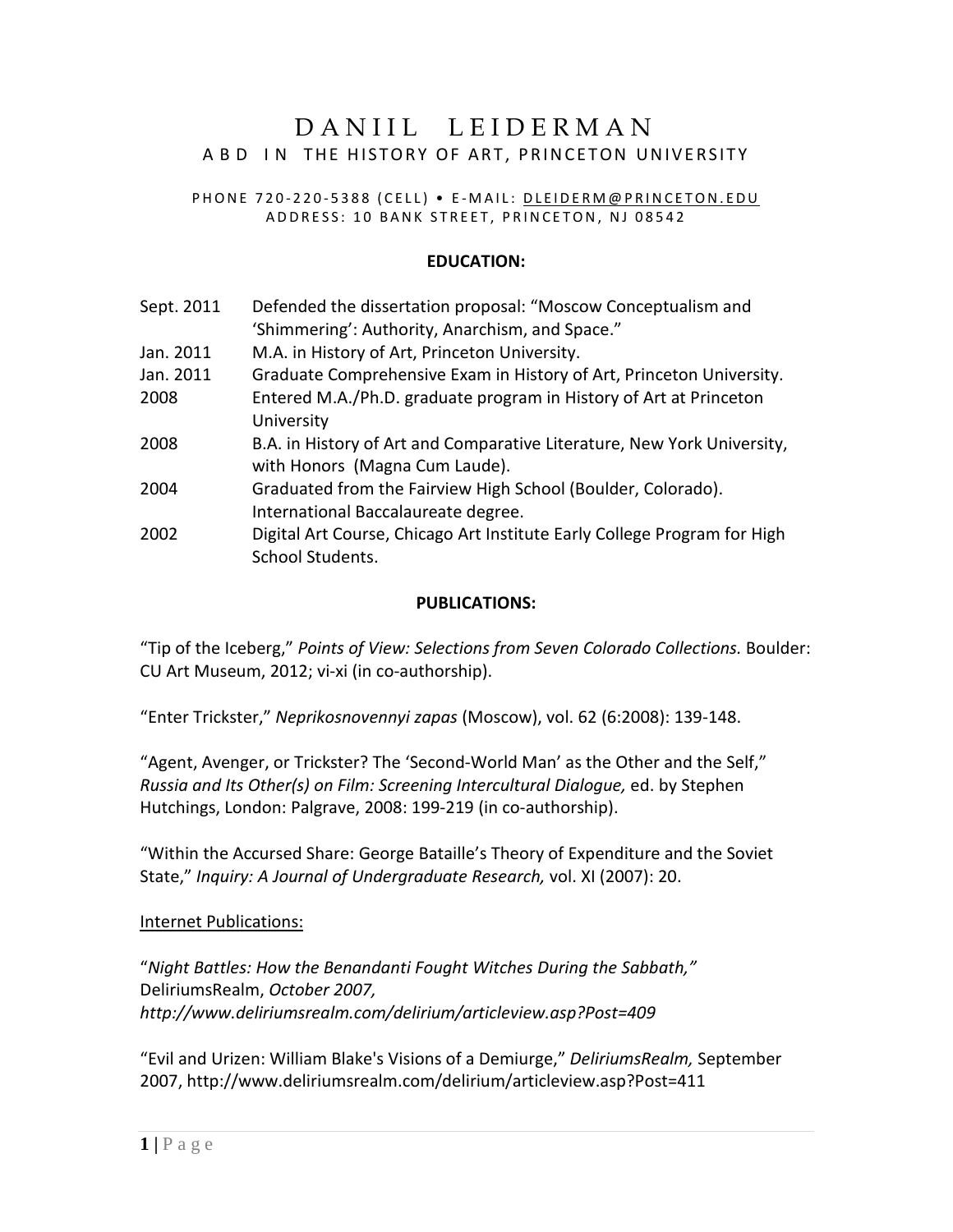Translation:

Chapters of Mark Lipovetsky's book *Charms of Cynical Reason* (Boston: Academic Studies Press, 2011).

### **TEACHING EXPERIENCE**

Fall 2013: Princeton University, preceptor for Art 100 "Introduction to the History of Art: Ancient to Medieval."

Spring 2013: Princeton University, preceptor for Art 101 "Introduction to the History of Art: Renaissance to Contemporary."

Spring 2010: Princeton University, preceptor for ART 213 "Modernist Art: 1900 to 1950."

## **CONFERENCE PAPERS**

"'Shimmering' and the Dematerialization of the Avant-Garde in Moscow Conceptualism," "Illusions Killed by Life": Afterlives of (Soviet) Constructivism: An Annual Interdisciplinary Conference, Princeton University, May 11-13, 2013.

"From Beyond to Between: Shimmering in Early Moscow Conceptualism," 44<sup>th</sup> Annual Convention of the Association for Slavic, East European, and Eurasian Studies, New Orleans, November 15-18, 2012.

"The Meaning of Détournement in Asger Jorn," Graduate Conference in the History of Art, University of Vancouver, October 2009.

### **INVITED PRESENTATIONS**

Presented a working introduction to the dissertation interdisciplinary discussion circle at the Dept. of Slavic Languages and Literatures, Princeton University. November 2012.

"Moscow Conceptualism: From Beyond to Between," presentation for Russian Culture seminar at Dickinson College, April 2012.

## **OTHER PROFESSIONAL ACTIVITIES:**

Sept. 2011- January 2012. Assisted Rich Aste, the curator of European art at the Brooklyn Museum with the exhibition "Russian Modern"; researched, wrote, and helped edit and translate the bilingual placards for the exhibition

### **AWARDS AND RECOGNITIONS:**

2012 – Spears grant for summer research. University of Princeton, Dept. of History of Art and Archeology.